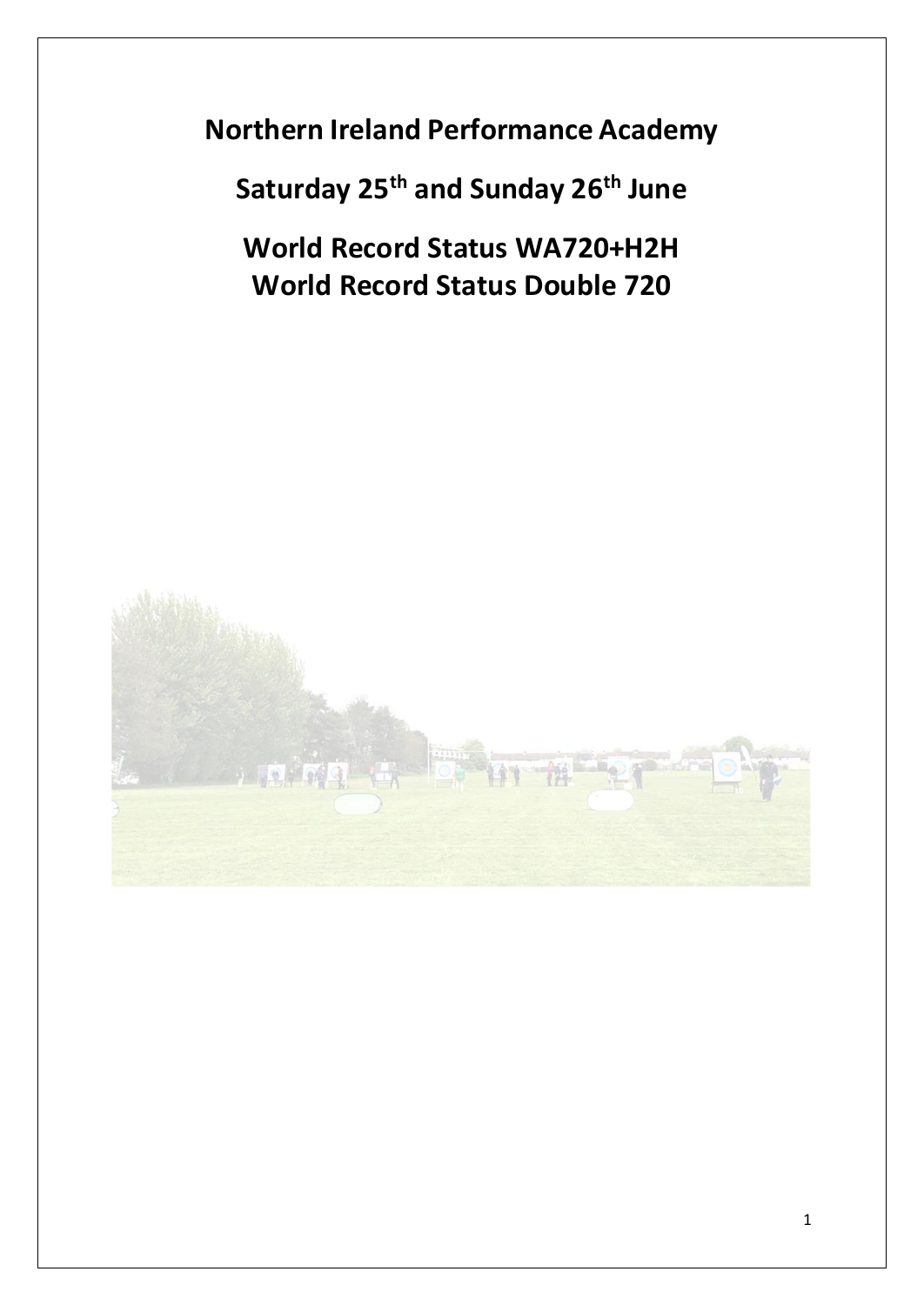# **Address:**

Lisnagarvey High School

Warren Gardens

BT28 1HN

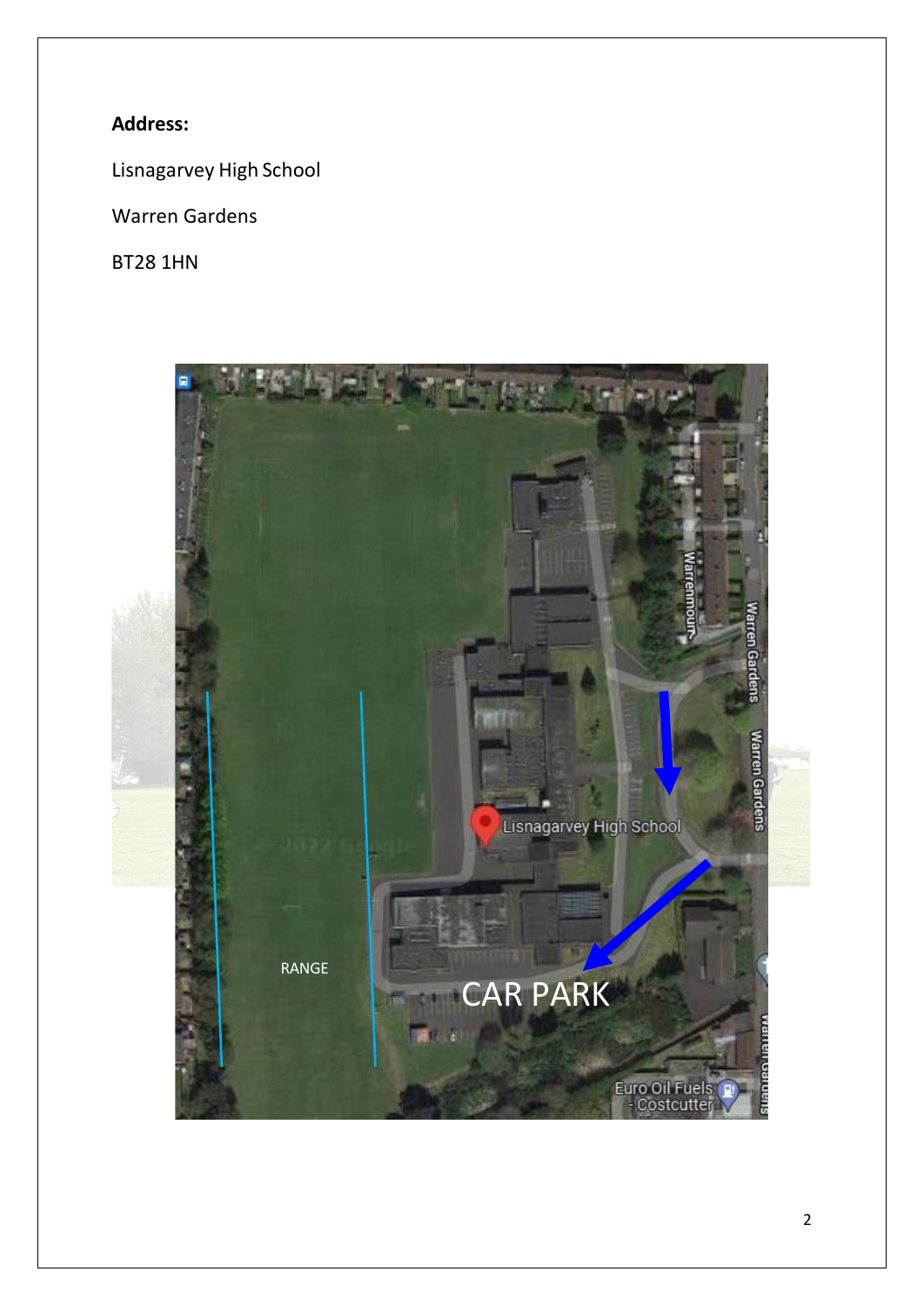# Saturday 25<sup>th</sup> June 2022

The day will consist of a World Record Status WA720 to act as qualification the round will then be followed by a series of Head 2 Head matches

This event will run under **WORLD ARCHERY REGULATION**

### **This shoot incorporates the following styles**

- Recurve
- Barebow
- Compound Unlimited- includes all disciplines of compound
- Longbow- includes all form of traditional archery.

#### **Faces**

For All disciplines excluding compound unlimited archers will shoot a 122cm full face, compound unlimited will shoot an 80cm 5 ring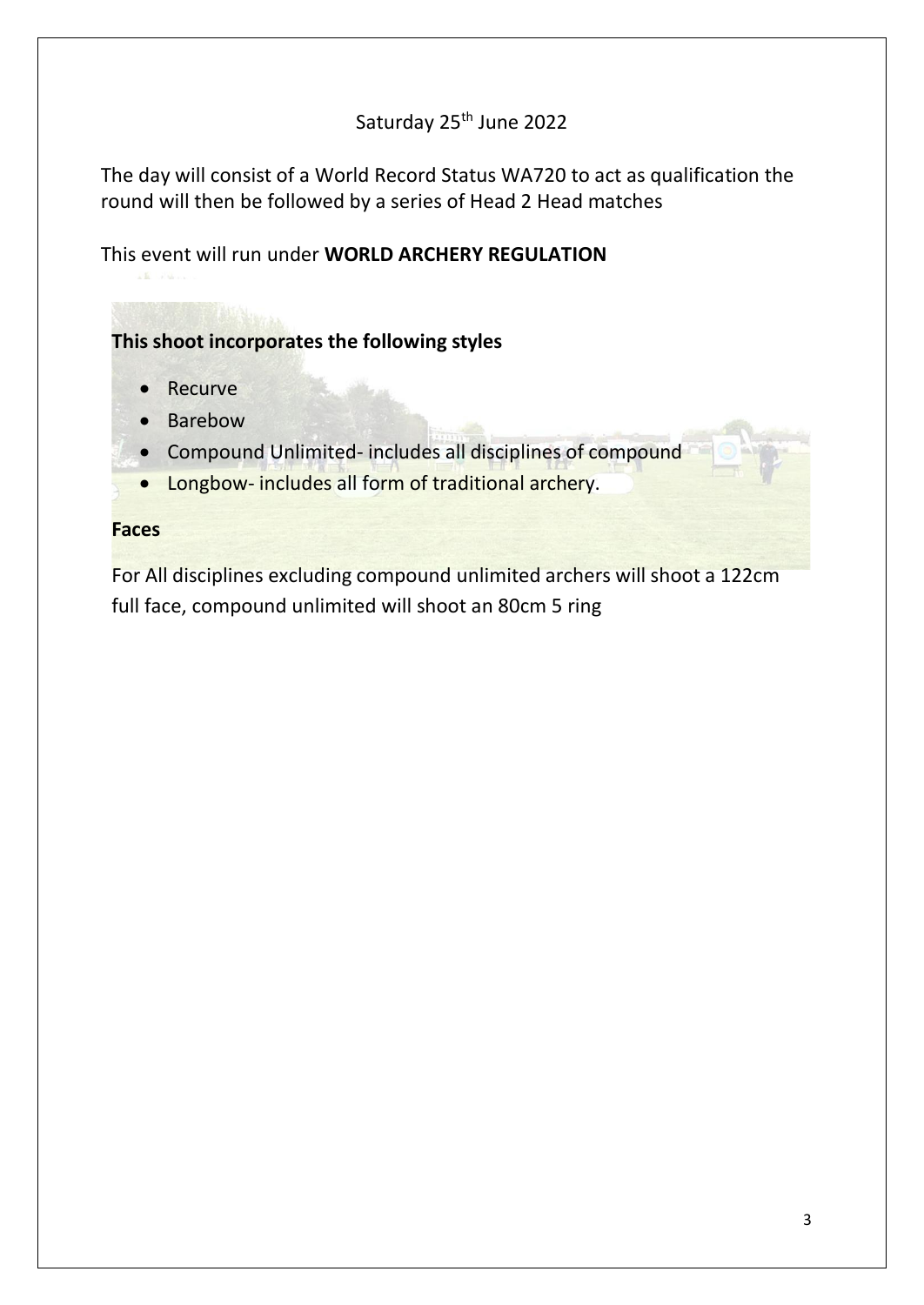### Sunday 26<sup>TH</sup> June 2022

This day will consist of a World Record Status single 720 in the morning and a World Record Status single 720 in the afternoon

This event will be running under **WORLD ARCHERY REGULATIONS**

### **This shoot incorporates the following styles**

- **Recurve**
- Barebow
- Compound Unlimited- includes all disciplines of compound
- Longbow- includes all form of traditional archery.

#### **Faces**

For All disciplines excluding compound unlimited archers will shoot a 122cm full face, compound unlimited will shoot an 80cm 5 ring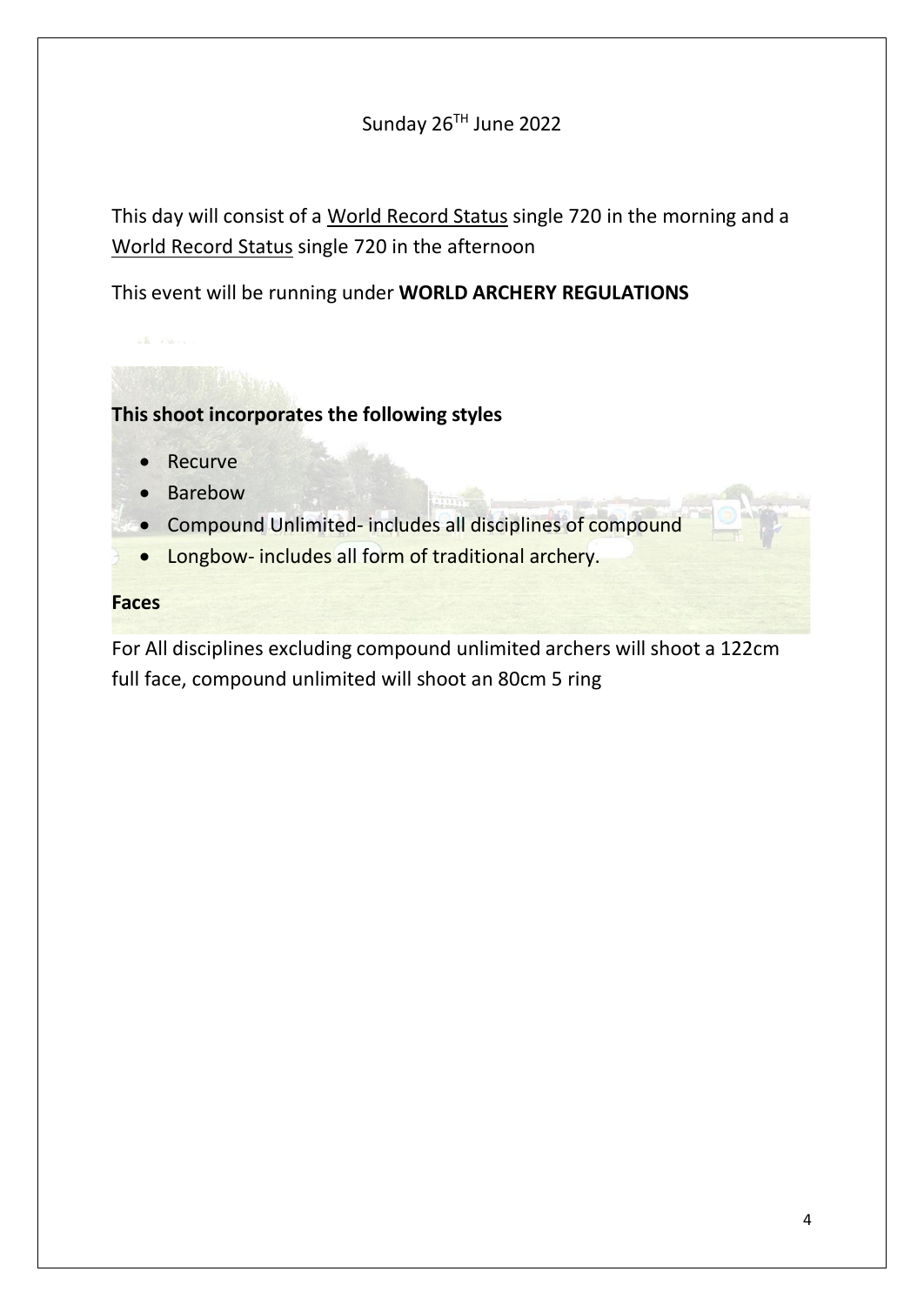#### **Distances**

- 50m
- 60m
- 70m

Judges

Chair of Judges: John Kane

Director of Shooting: Damien Lennon

Judge: Stephen McCormick

# **Tournaments Officer**:

[nipa.tournaments@gmail.com](mailto:nipa.tournaments@gmail.com)

 $+ 19$ 

**Timing**

*Saturday* 

Registration Opens 0915

Assembly 0945

Sighters : 1000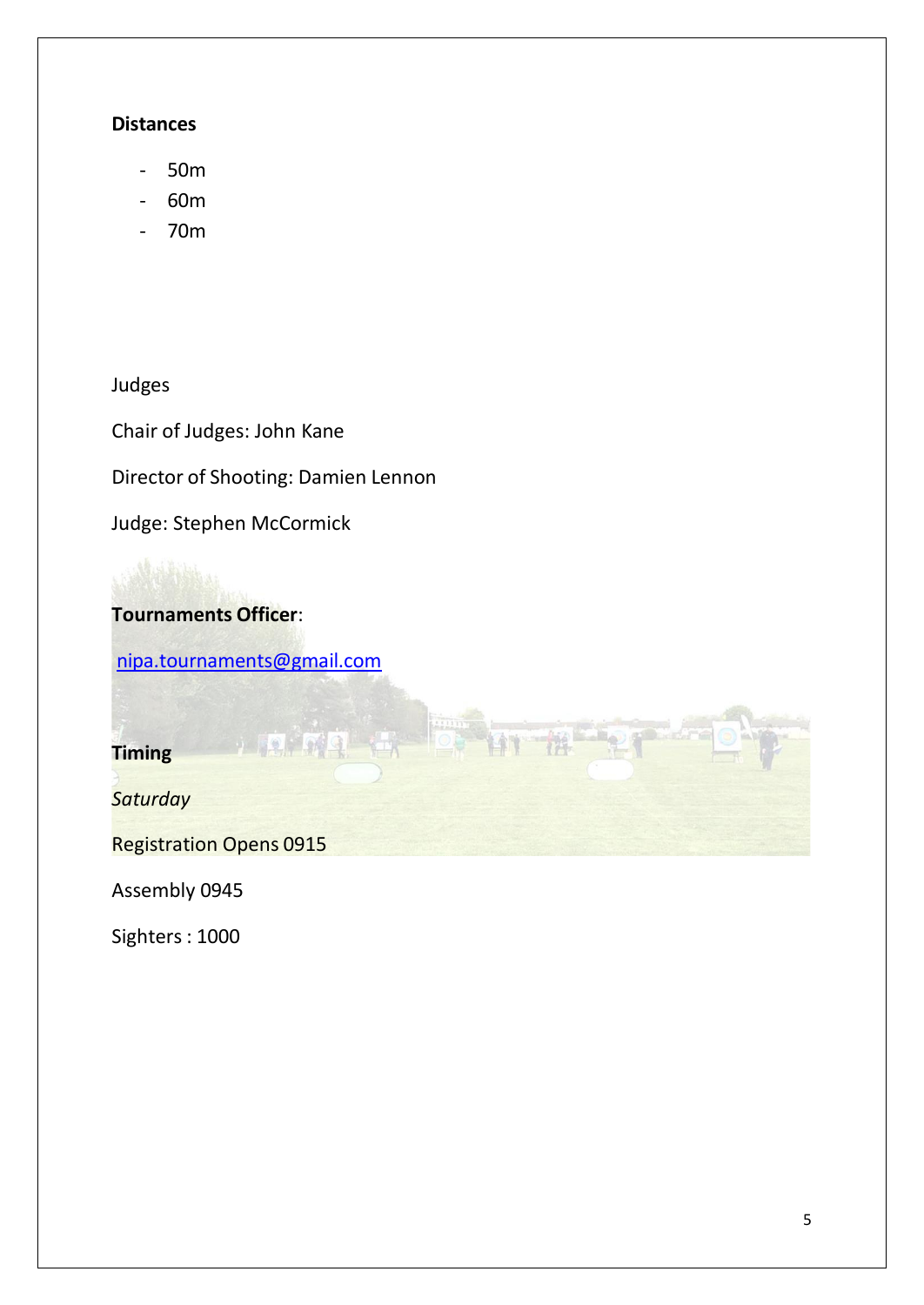# **Entry fee**

Junior-£5

Senior- £10

*Sunday*

Registration opens-0915 Assembly-0945 Sighters- 1000

Sunday PM Session Registration Opens -1245 Assembly- 1310 Sighters- 1315

## **Entry Fee**

*Single 720* Junior- £2.50 Senior- £5 *Double 720* Junior-£5 Senior-£10